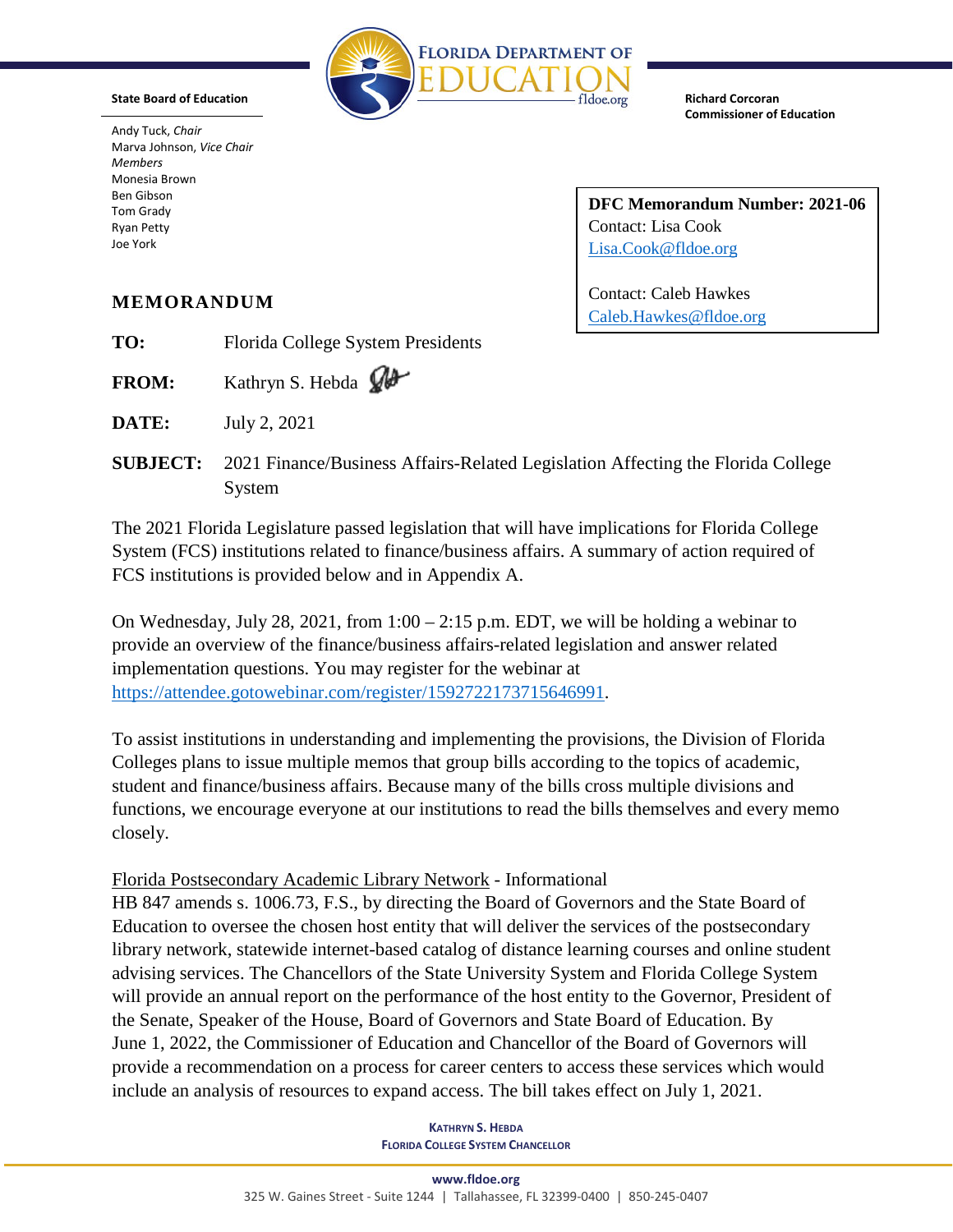2021 Business Affairs-Related Legislation Affecting the Florida College System Page 2 July 2, 2021

#### Workers' Compensation

SB 366 creates s. 446.54, F.S., to reimburse employers, including school districts and FCS institutions, the workers' compensation premium for students in work-based learning opportunities. The bill specifies that the institution is considered an employer when the student is 18 years or younger and providing unpaid services under a work-based learning opportunity provided by the institution.

The Department is developing an allocation for employer institutions based on the \$2 million appropriation.

#### Foreign Gifts and Contracts - Informational

HB 7017 creates s. 286.101, F.S., to require institutions that receive a \$50,000 gift or grant from a foreign source to report the gift or grant to the Department of Financial Services (DFS). Institutions that fail to report these gifts or grants may receive financial penalties and a referral to remove the responsible officer for the noncompliance.

DFS will open rule development to implement the new requirements by December 31, 2021.

#### International Cultural Agreements - Informational

HB 7017 creates s. 288.860, F.S., to prohibit institutions from participating in certain agreements with the following foreign countries of concern: China, Russia, Iran, Korea, Cuba, Venezuela, Syria, and any entity that is controlled by these foreign countries.

#### Foreign Gift Reporting - Informational

HB 7017 creates s. 1010.25, F.S., to require institutions to provide a semiannual report (January 31 and July 31) of any gift, grant or contract from a foreign source with a value of \$50,000 or more. The bill prescribes reporting requirements and specific contract disclosures. Beginning July 1, 2022, the Inspectors General of the Board of Governors and Department of Education will randomly test for compliance. Institutions who fail to report or willfully fail to disclose may be sanctioned and fined by the Department. The bill takes effect on July 1, 2021.

#### Immunity for Actions Related to COVID-19 - Informational

HB 1261 creates s. 768.39, F.S., to provide liability protection against lawsuits seeking tuition or fee reimbursements resulting from the campus wide changes during the pandemic. The bill requires the institutions to have taken reasonably necessary actions to diminish the impact of COVID-19. The bill takes effect on July 1, 2021.

#### Duties Relating to Financial Aid - Informational

HB 1261 creates s. 1009.46, F.S., to require institutions that receive state financial aid to perform the following:

• Submit the completed application for state financial aid to the Department.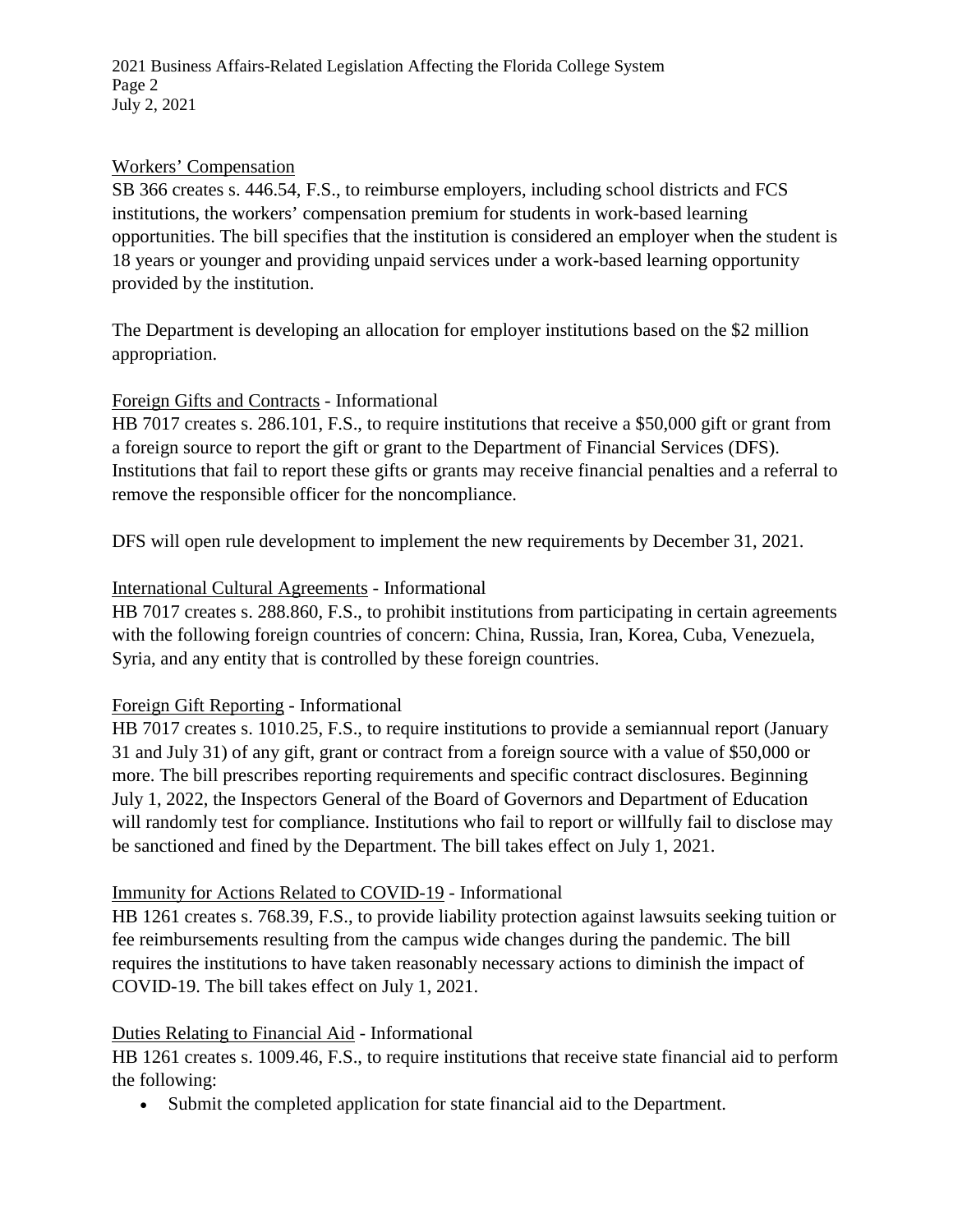2021 Business Affairs-Related Legislation Affecting the Florida College System Page 3 July 2, 2021

- Maintain accurate student records documenting the administration of the state financial aid.
- Verify eligibility of enrolled students.
- Report each student's program of study to the Department.
- Disburse state financial aid to eligible students.
- Notify students annually regarding the renewal requirements.
- Return all legislatively required reports.
- Retain required records for 5 years or until such records are audited and exceptions are resolved.
- Refund any undisbursed advances to the Department within 60 days after the end of the regular registration period for fall and spring terms, 30 days after end of summer term or within 60 days after the date of student's ineligibility.

Institutions that fail to follow these requirements will be placed on probation, placed on a reimbursement basis or have their participation in the program suspended or revoked. The bill takes effect on July 1, 2021.

## Benacquisto Scholarship Program - Informational

HB 1261 amends s. 1009.893, F.S., to cap the initial eligibility for nonresident students to qualify for the Benacquisito Scholarship Program in the 2021-2022 academic year. The bill takes effect on July 1, 2021.

## Dual Enrollment Scholarship Program

SB 52 creates s. 1009.30, F.S., to reimburse postsecondary institutions for tuition and related instructional materials for dual enrolled students. The appropriation provides \$15.5 million to public postsecondary institutions for private and home education students in the fall or spring terms and all dual enrolled students during the summer term. The bill also requires biannual reporting by the institutions for the Department to reimburse by the bill's deadlines.

The Department will open a rule for development on procedures and continue to provide technical assistance on the implementation of this section.

## Open-Door Grant Program

HB 1507 creates s. 1009.895, F.S., to establish the Open Door Grant Program, which will provide funds to support student completion of short-term, high-demand credit and non-credit CTE programs at FCS institutions and school district career centers.

All students must complete the Free Application for Federal Student Aid to be eligible for the grant. The Department will disburse funds, up to \$3,000, to institutions based on whether the student is a recipient of state or federal financial aid. If the student is: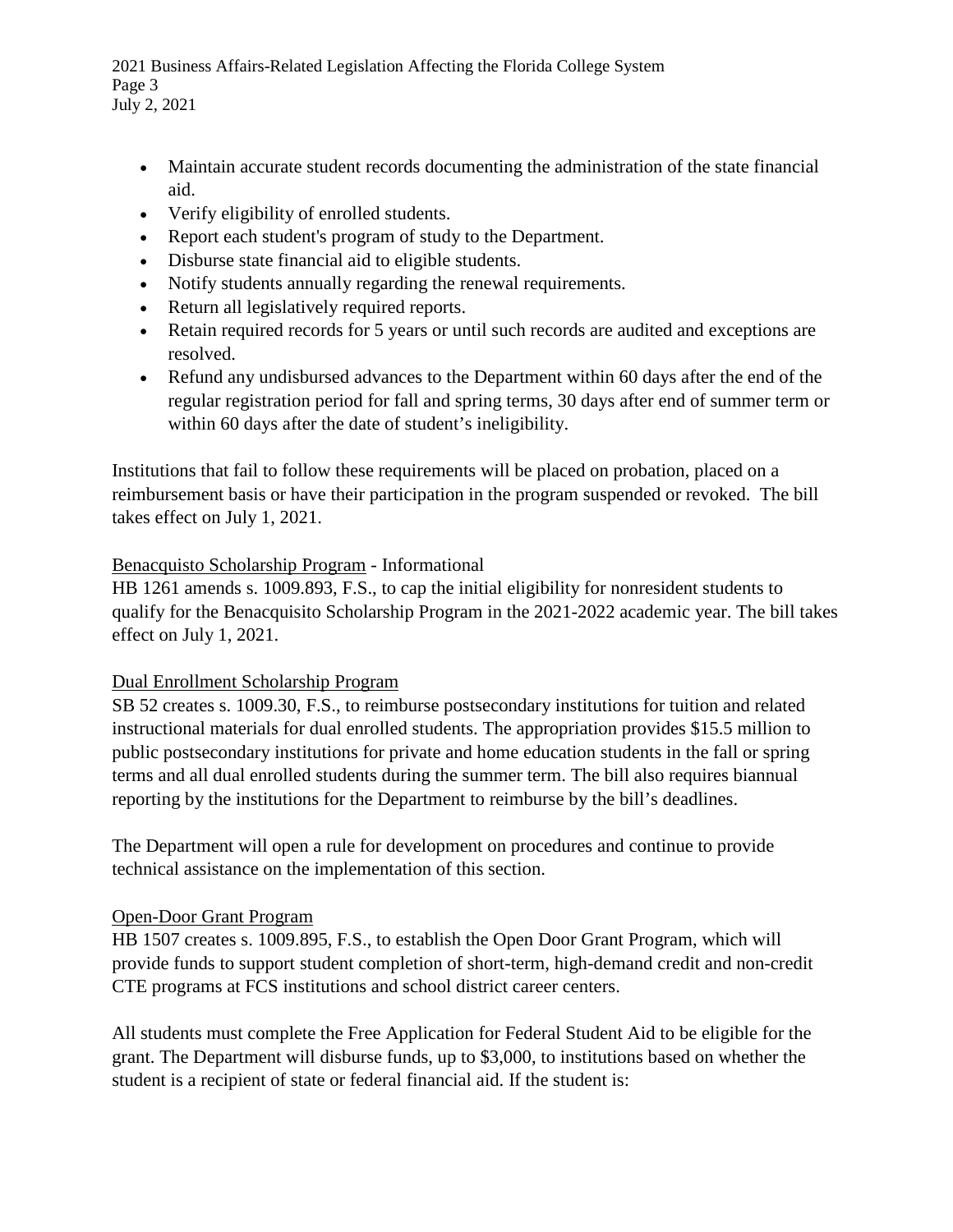2021 Business Affairs-Related Legislation Affecting the Florida College System Page 4 July 2, 2021

- In receipt of state or federal aid, grant funds are awarded to cover the unmet need after all eligible aid is applied to the student's account ("last dollar" approach).
- Not in receipt of state or federal aid at the time of enrollment, the student is responsible for paying one-third of the cost of the program up front. One-third of funds will be disbursed to the institution upon completion of the course or program and the final onethird will be disbursed to the institution upon completion of the associated certification, exam, or license required for employment.

## Money Back Guarantee Program

HB 1507 creates s. 1011.803, F.S., to require each FCS institution to create a money-back guarantee program that will refund tuition to students who are unable to find employment in their field of study within six months of completion of certain workforce education programs.

The Labor Market Estimating Conference (LMEC) created in s. 216.136, F.S., will identify a statewide needs list that includes programs leading to in-demand and middle-level to high-level wage occupations. FCS institutions will need to create money-back guarantee program for:

- A minimum of three workforce education programs on the LMEC statewide needs list, or at least 50 percent of workforce education programs if the institution offers six or fewer programs.
- All workforce education programs that are not on the LMEC statewide needs list but are established to meet a critical local economic industry need.

FCS institutions will need to review their program offerings against the statewide needs list to determine the programs that will be offered with a money-back guarantee. Additionally, FCS institutions must establish student eligibility requirements, including student attendance, career service attendance, participation in internships or work-study, job search documentation and development of a student career plan.

The money-back guarantee program begins in the 2022-2023 academic year. By July 1, 2022, each institution must notify the SBOE of the money-back guarantee programs they offer and include information about these programs on their respective website(s). Annually, colleges will be required to report performance results to FDOE. FDOE will provide institutions with additional information regarding the LMEC's list and reporting requirements as soon as available.

## Other Topics of Interest

• HB 233 amends various sections of Florida Statutes to add a requirement for institutions to conduct an annual assessment of intellectual freedom and viewpoint diversity created or selected by the SBOE; to prohibit FCS institutions from shielding students', faculty members' and staff members' access to, or observation of, ideas and opinions they may find uncomfortable or unwelcome; and to provide the conditions under which a student may record video or audio of class lectures.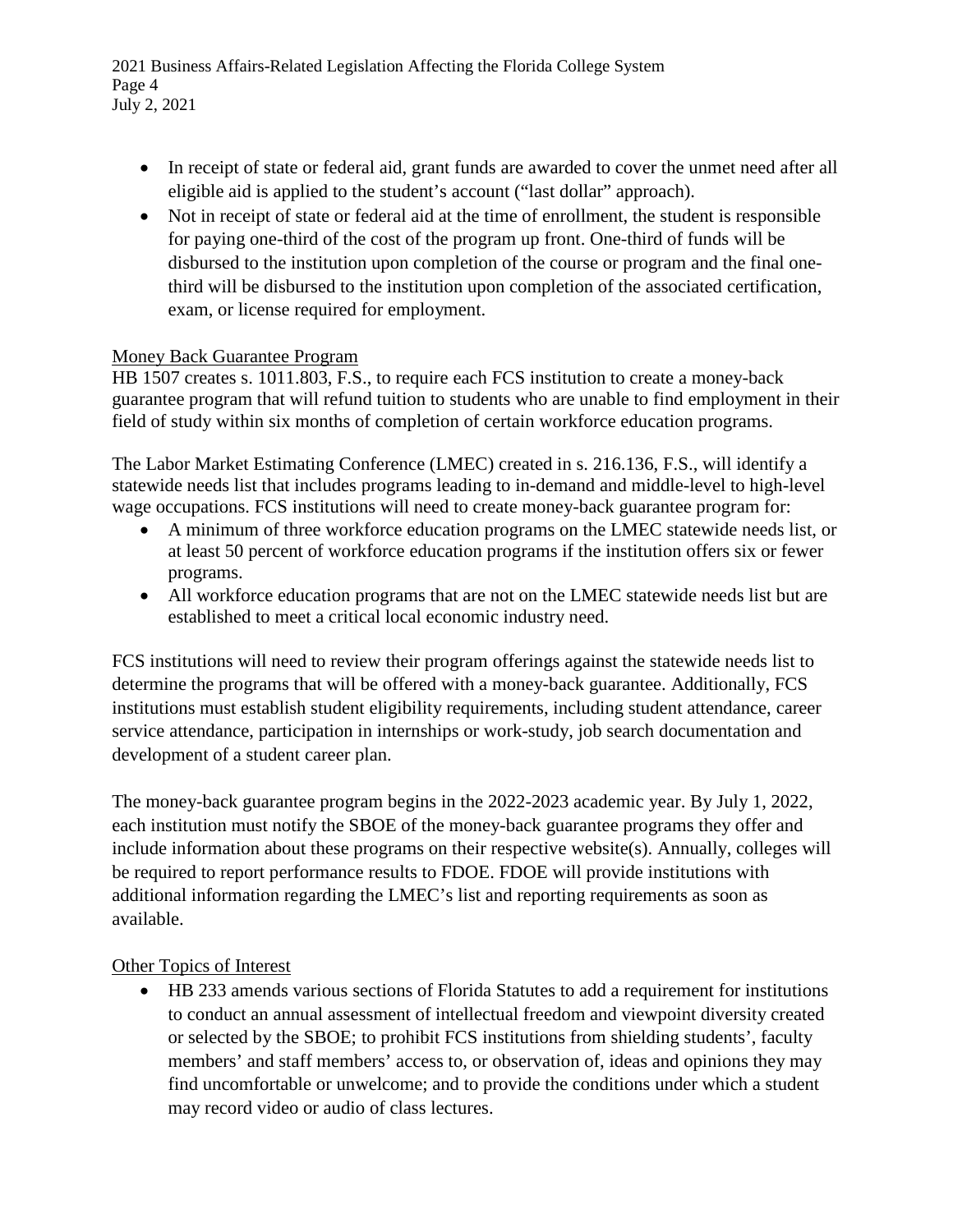2021 Business Affairs-Related Legislation Affecting the Florida College System Page 5 July 2, 2021

- HB 1028 creates s. 1006.205, F.S., to maintain fairness for women as it relates to participation in interscholastic, intercollegiate, intramural or club athletic teams or sports.
- HB 1507 creates s. 1006.75. F.S., to require each FCS institution ensure their respective student career centers provide certain career planning services.

We will continue to provide technical assistance in the implementation of these bills. Additionally, other divisions within FDOE will be issuing guidance on other topics that relate to the FCS (e.g., teacher preparation, workforce education, charter schools, financial aid, etc.). We will forward those memos as they are disseminated.

If you have questions regarding the ongoing implementation of this legislation, please contact Lisa Cook, Associate Vice Chancellor for Financial Policy, at [Lisa.Cook@fldoe.org](mailto:Lisa.Cook@fldoe.org) or Caleb Hawkes, Director of External and Governmental Affairs, at Caleb. Hawkes@fldoe.org.

KH/chh

## Attachment

cc: Dr. Eric Hall, Florida Department of Education Bethany Swonson, Florida Department of Education Henry Mack, Florida Department of Education Dr. Carrie Henderson, Florida Department of Education Jon Manalo, Florida Department of Education Lisa Cook, Florida Department of Education Caleb Hawkes, Florida Department of Education FCS Council of Student Affairs FCS Council of Business Affairs FCS Council of Academic Affairs FCS Reports Coordinators FCS Registrars FCS Financial Aid Directors FCS General Counsels